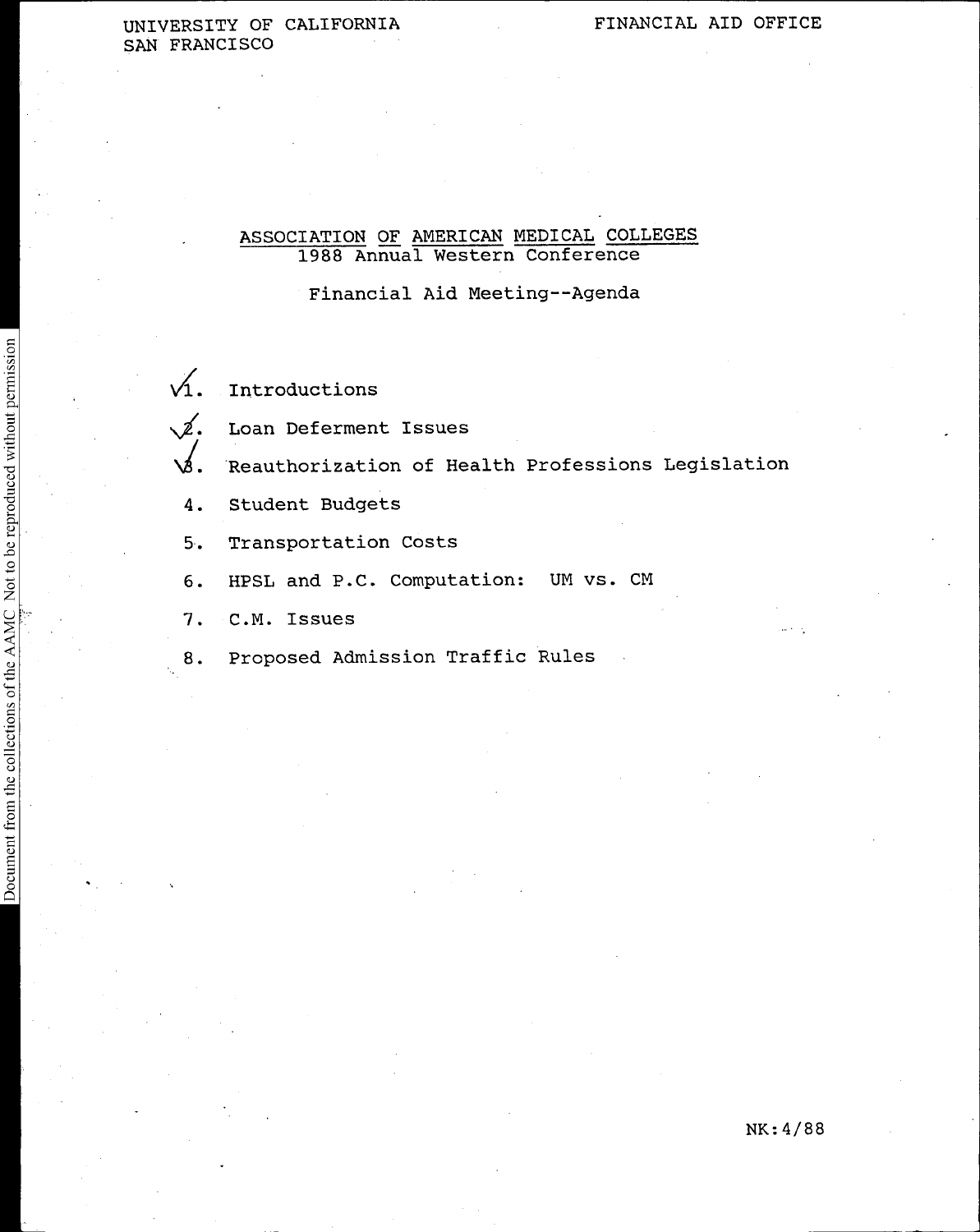

Pechacele

# ANNUAL CONFERENCE OF THE WESTERN ASSOCIATION OF AMERICAN MEDICAL COLLEGES



Asilomar Conference Grounds Pacific Grove, California April 24-27, 1988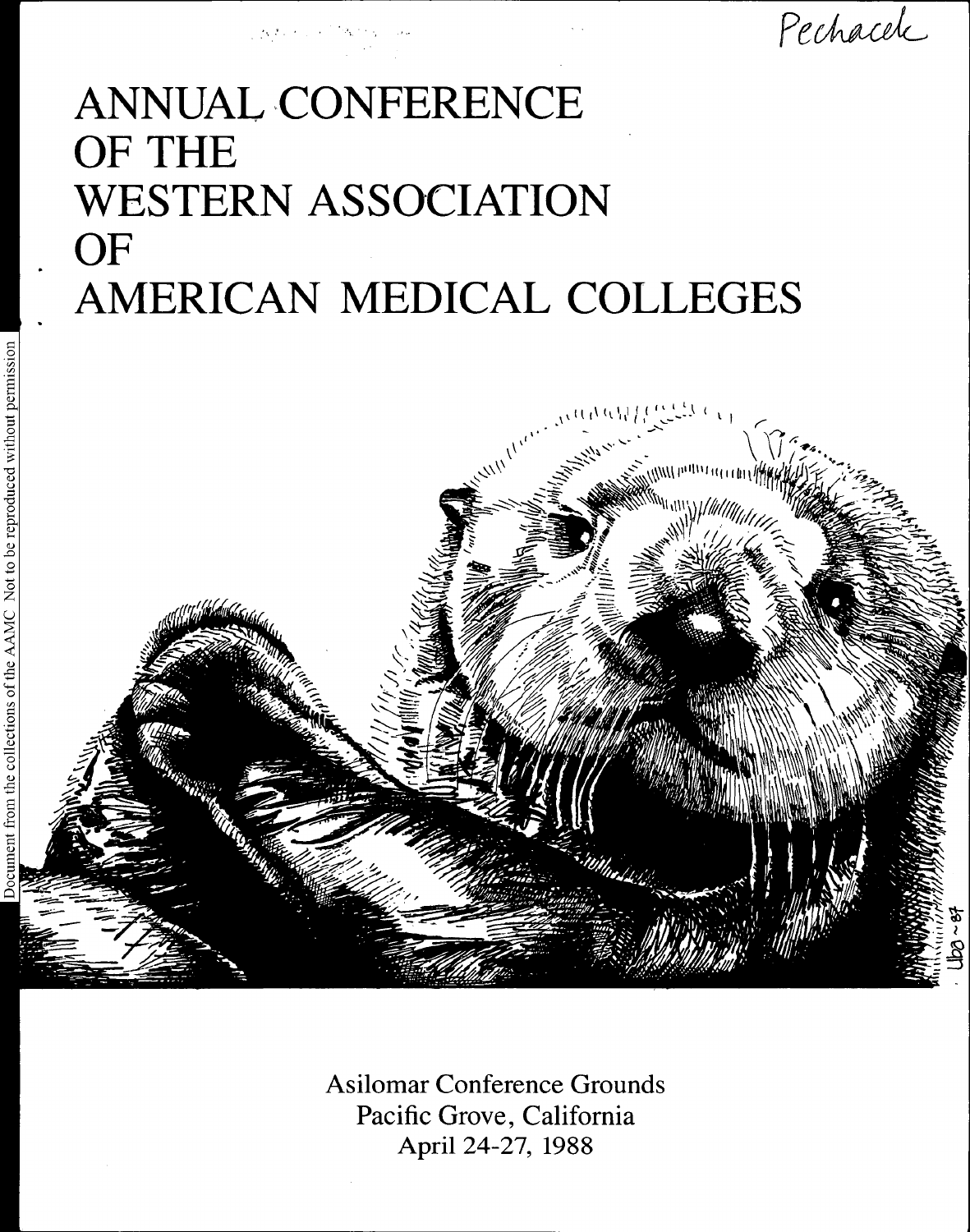# SCHEDULE OF ACTIVITIES

 $\bar{z}$ 

# SUNDAY, APRIL 24, 1988

|   | $9:00 - 6:00$ p.m.         | GME               | Special Program                                                                 | Toyon                          |
|---|----------------------------|-------------------|---------------------------------------------------------------------------------|--------------------------------|
|   | $3:00 - 6:00$ p.m.         |                   | <b>REGISTRATION</b>                                                             | <b>Administration Building</b> |
|   | $3:00 - 6:00 \text{ p.m.}$ | MAS               | Database Demonstration Project                                                  | Heather                        |
|   | $4:00 - 6:00 p.m.$         | <b>GSA</b>        | Deans' Fireside Chat                                                            | Sanderling                     |
|   | $4:00 - 6:00 p.m.$         | OSR.              | <b>Business Meeting</b>                                                         | Toyon                          |
|   | $4:00 - 5:00 p.m.$         | WAAHP             | New Advisors' Workshop                                                          | Acacia                         |
|   | $6:00 - 7:00$ p.m.         |                   | Dinner                                                                          | Crocker Dining Hall            |
| 冰 | $7:00 - 9:00 p.m.$         |                   | Keynote Address                                                                 | <b>Chapel</b>                  |
| ⊁ | 9:00 - 10:30 p.m.          |                   | Wine & Cheese Reception                                                         | Chapel                         |
|   | MONDAY, APRIL 25, 1988     |                   |                                                                                 |                                |
|   | $7:30 - 9:00$ a.m.         |                   | Breakfast                                                                       | <b>Crocker Dining Hall</b>     |
|   | $9:00 - 10:30$ a.m.        |                   | PLENARY I                                                                       | Chapel                         |
|   | $10:30 - 11:00$ a.m.       |                   | Break                                                                           | Chapel                         |
|   | +10:30 - 1:30 p.m.         | OSR               | Glaxo Pathway Workshop                                                          | Ghapel-Rear-Room Fivel         |
|   | $11:00 - 12:00 p.m.$       |                   | The "Automated" Dean's Letter<br>Toward a Curriculum in                         | Sanderling<br>Heather          |
|   |                            |                   | Medical Information Sciences<br>Automation in the Admissions Process            | Toyon                          |
|   | $11:00 - 12:00 p.m.$       | MAS               | Perspectives and Insights in Recruiting<br>& Retaining Native American Students | Acacia                         |
|   | $12:00 - 1:00$ p.m.        |                   | Lunch                                                                           | Crocker Dining Hall            |
|   | $1:30 - 3:00$ p.m.         |                   | PLENARY II                                                                      | Chapel                         |
|   | $3:00 - 3:30$ p.m.         |                   | Break                                                                           | Chapel                         |
| X | 3:30 - 5:00 p.m.           | MAS/OSR           | Int'l Health Opportunities &<br>Indian Health Service                           | Acacia                         |
|   | $3:30 - 5:00$ p.m.         | <b>GME</b>        | AAMC:GMED CONFERence Update                                                     | Heather                        |
|   | $3:30 - 5:30$ p.m.         | <b>WAAHP</b>      | Building a Library                                                              | Toyon                          |
|   | 4:30 - 6:00 p.m.           | <b>GSA</b>        | <b>Business Meeting</b>                                                         | Sanderling                     |
|   | $6:00 - 8:00 p.m.$         |                   | <b>Barbecue</b>                                                                 | Barbecue Area                  |
|   | $8:00 -$                   | <b>GME</b>        | Deans' Fireside Chat                                                            | Sanderling                     |
|   | $8:00 -$                   | <b>GSA</b>        | Admissions Officers' Fireside Chat                                              | Toyon                          |
|   | $8:00 -$                   | MAS/OSR/<br>NAMME | <b>Fireside Chat</b>                                                            | Acacia                         |
|   | 8:30 - 10:30 p.m.          |                   | Glaxo Pathway Evaluation Program:                                               | Heather Firelight Forum        |

Hospitality Suite

(continued on inside back cover)

 $\tilde{\mathcal{I}}$ 

 $\hat{\pmb{\epsilon}}$ 

 $\ddot{\phantom{0}}$ 

 $\bullet$ 

 $\frac{1}{2}$  $\ddot{\phantom{a}}$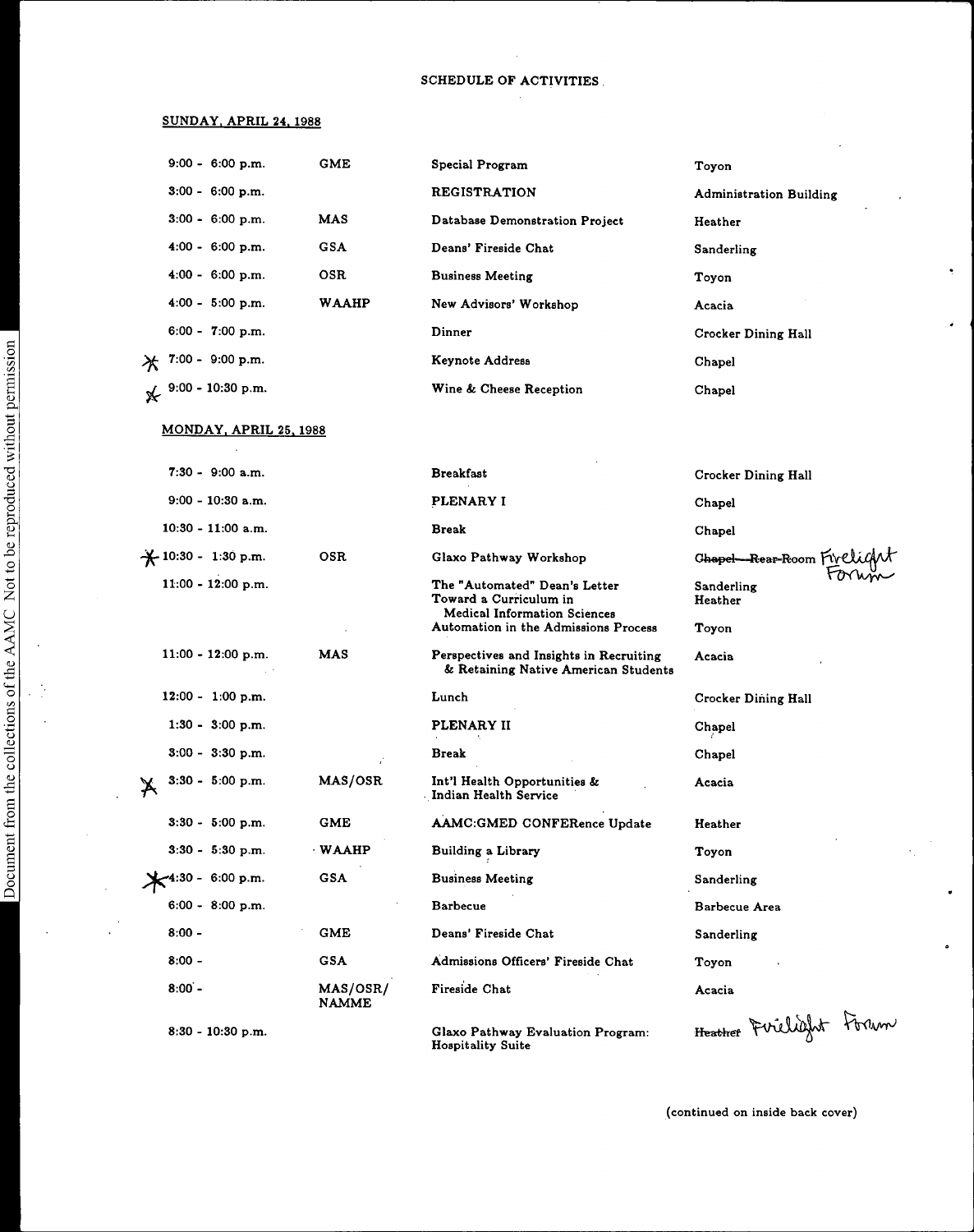# Annual Conference of the Western Association of American Medical Colleges

Western Group on Medical Education (GME) Western Group on Student Affairs (GSA) Western Minority Affairs Section (MAS) Western Organization of Student Representatives (OSR) Western Association of Advisors for the Health Professions (WAAHP) National Association of Medical Minority Educators (NAMME)

# "MEDICAL EDUCATION IN THE INFORMATION AGE"

Asilomar Conference Center Pacific Grove, California April 24-27, 1988

University of California, San Francisco School of Medicine, Host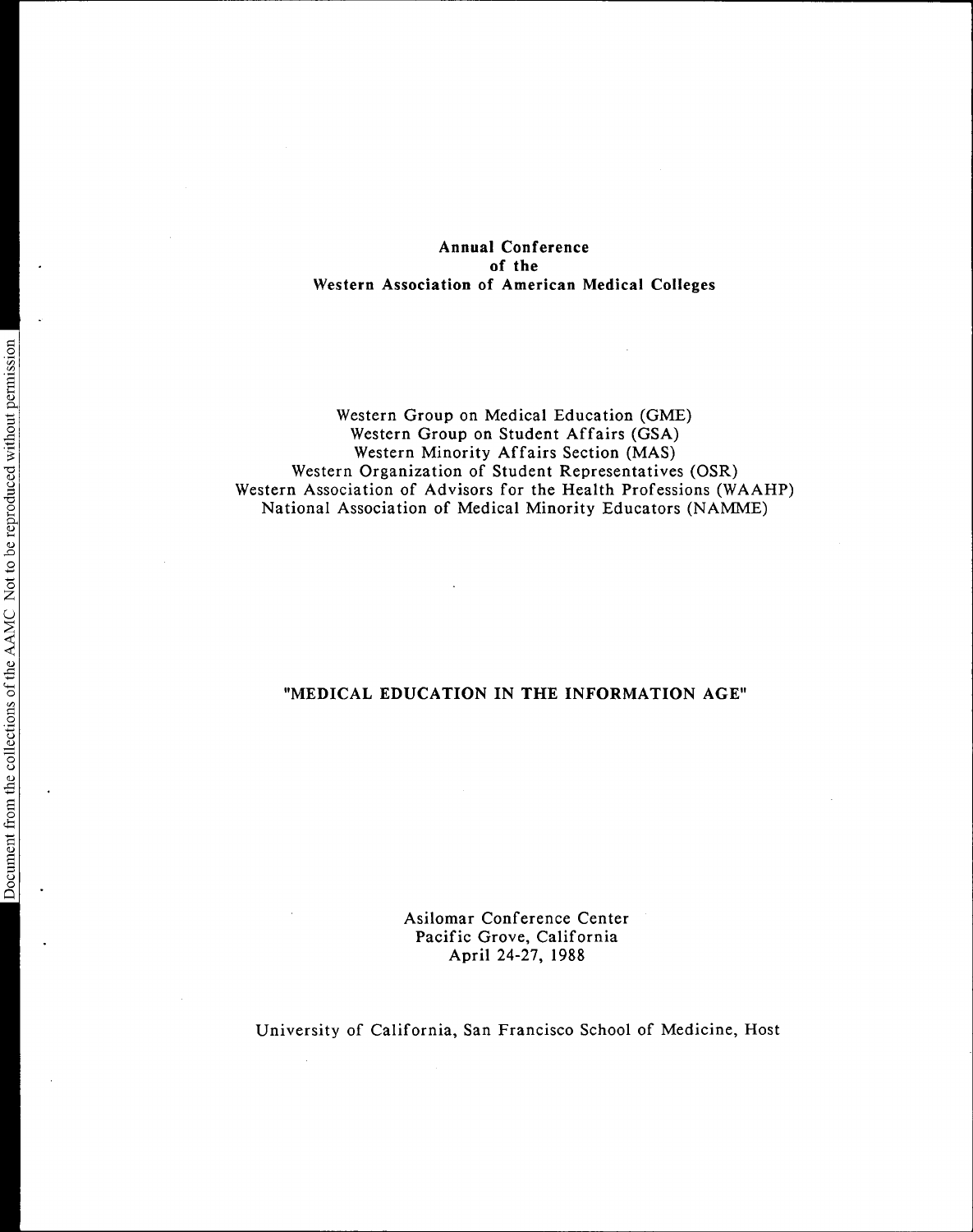# 1988 Conference Program Committee

**GSA** 

Dr. John Yergan, University of Washington School of Medicine (Regional Chair)

Dr. David Altman, University of California, San Francisco School of Medicine (Program Committee Chair)

#### GME

#### Dr. Tracy Veach, University of Nevada School of Medicine

MAS

Ms. Margie Beltran, University of California, Davis School of Medicine

OSR

Ms. Cindy Carlson, University of Washington School of Medicine

WAAHP

Ms. Marliss Strange, University of Oregon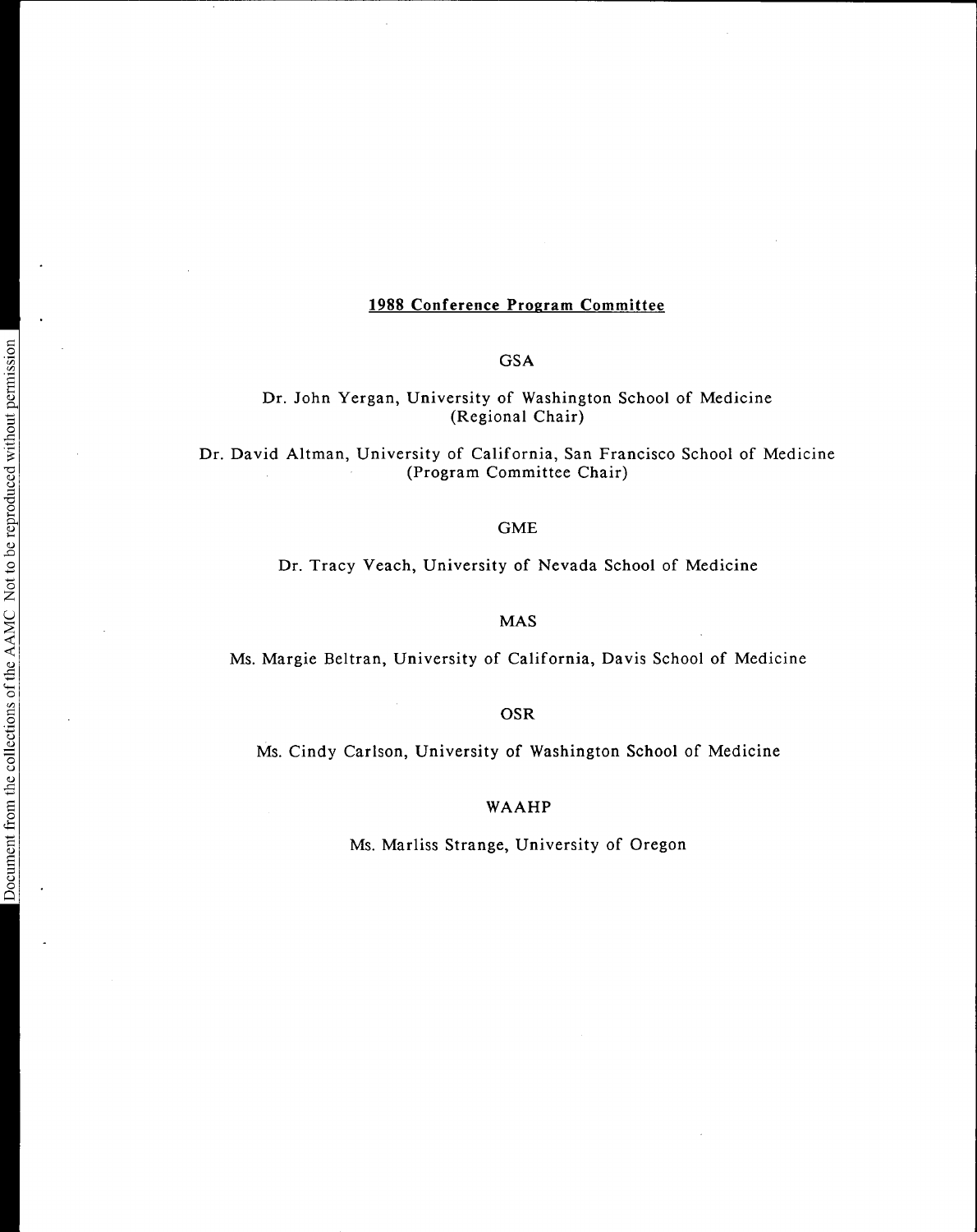# SUNDAY, APRIL 24, 1988

| $9:00 - 6:00 p.m.$         | GME Special Program (Toyon)                                                                                          |
|----------------------------|----------------------------------------------------------------------------------------------------------------------|
|                            | Workshop for Curricular Affairs Deans<br>Leadership Without Authority: Relating "Up," "Down,"<br>and "Sideways"      |
|                            | Dr. Gerald Escovitz, Medical College of Pennsylvania<br>Paul Taylor, management consultant                           |
| $3:00 - 6:00$ p.m.         | <b>REGISTRATION</b> (Administration Building)                                                                        |
| $3:00 - 6:00 \text{ p.m.}$ | MAS Program (Heather)                                                                                                |
|                            | Tracking Minority Medical Students:<br>Database Demonstration Project                                                |
|                            | Panelists:<br>Dr. Nathaniel Pugh, Georgia Southern College<br>Dr. Percy Russell, UCSD                                |
|                            | Dr. Nolan Penn, AHEC-UCSD                                                                                            |
| $4:00 - 6:00$ p.m.         | GSA Deans' Fireside Chat (Sanderling)                                                                                |
| $4:00 - 6:00 p.m.$         | OSR Business Meeting (Toyon) $\sqrt{}$                                                                               |
| $4:00 - 5:00$ p.m.         | <b>WAAHP New Advisors' Workshop</b> (Acacia)<br>Marliss Strange, University of Oregon                                |
| $6:00 - 7:00$ p.m.         | Dinner (Crocker Dining Hall)                                                                                         |
| $7:00 - 9:00$ p.m.         | Keynote Address (Chapel) V                                                                                           |
|                            | Welcome: Dr. David Altman, UCSF                                                                                      |
|                            | "Medical Education in the Information Age"<br>Speaker:<br>Dr. Jack Myers<br>University Professor Emeritus (Medicine) |
|                            | University of Pittsburgh                                                                                             |
| $9:00 - 10:30$ p.m.        | Wine & Cheese Reception (Chapel) $\checkmark$                                                                        |

 $\hat{\mathcal{A}}$ 

 $\ddot{\phantom{a}}$ 

 $\ddot{\phantom{a}}$ 

 $\bar{1}$ 

 $\overline{\phantom{a}}$ 

 $\bar{z}$ 

 $\bar{\gamma}$ 

 $\frac{1}{2}$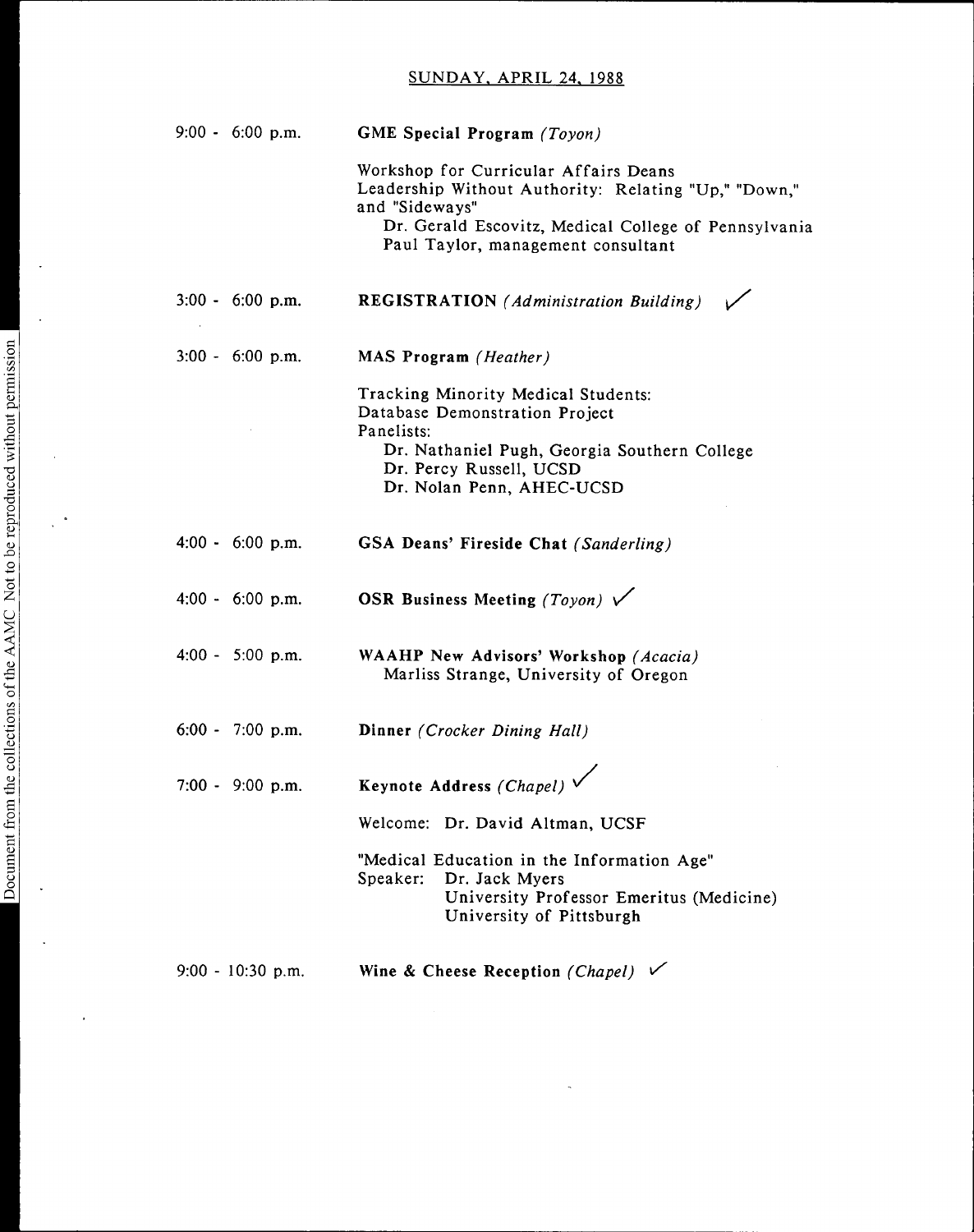# MONDAY. APRIL 25. 1988

| $7:30 - 9:00$ a.m.   | <b>Breakfast</b> (Crocker Dining Hall)                                                                                                                                                                                                                                                                                            |
|----------------------|-----------------------------------------------------------------------------------------------------------------------------------------------------------------------------------------------------------------------------------------------------------------------------------------------------------------------------------|
| $9:00 - 10:30$ a.m.  | <b>PLENARY I</b> (Chapel)                                                                                                                                                                                                                                                                                                         |
|                      | "Teaching Medical Students About Information Management"<br>Speakers:<br>Dr. Robert Rubeck, University of Arizona<br>Dr. Homer Warner, University of Utah<br>Dr. James Williamson, University of Utah                                                                                                                             |
| $10:30 - 11:00$ a.m. | <b>Break</b> (Chapel)                                                                                                                                                                                                                                                                                                             |
| $10:30 - 1:30$ p.m.  | <b>OSR</b> (Chapel - Rear Room) $\sqrt{}$                                                                                                                                                                                                                                                                                         |
|                      | Glaxo Pathway Evaluation Program Workshop:<br>Career Decision-Making                                                                                                                                                                                                                                                              |
|                      | (box lunches provided for students - please note that lunches<br>must be eaten outside)                                                                                                                                                                                                                                           |
| $11:00 - 12:00$      | <b>Four Concurrent Sessions</b>                                                                                                                                                                                                                                                                                                   |
|                      | 1) The "Automated" Dean's Letter (Sanderling)<br>Moderator:<br>Dr. David Altman, UCSF                                                                                                                                                                                                                                             |
|                      | 2) Toward a Curriculum in Medical Information Sciences<br>(Heather)<br>Moderator: Dr. Robert Rubeck, University of Arizona                                                                                                                                                                                                        |
|                      | 3) Automation in the Admissions Process $(Toyon)$<br>Moderator:<br>Kathleen Plessas, UCSF                                                                                                                                                                                                                                         |
|                      | 4) MAS: Perspectives and Insights in Recruiting and<br>Retaining Native American Students (Acacia)<br>Moderators:<br>Dr. Emmett Chase, Association of American Indian<br>Physicians<br>Frank Canizales, California Rural Indian Health Board<br>Terry Hunter, Association of American Indian Physicians<br>David Lucero, UC Davis |
| $12:00 - 1:00$ p.m.  | Lunch (Crocker Dining Hall)                                                                                                                                                                                                                                                                                                       |
| $1:30 - 3:00$ p.m.   | <b>PLENARY II</b> (Chapel) $\sqrt{}$                                                                                                                                                                                                                                                                                              |
|                      | "The Role of Medical Schools in Physician Supply:<br>Congressional Perspectives"                                                                                                                                                                                                                                                  |

Speaker: Dr. Stephen Keith, U.S. Senate Committee on Labor and Human Resources

 $\hat{\boldsymbol{\beta}}$ 

 $\ddot{\phantom{a}}$ 

 $\ddot{\phantom{a}}$ 

 $\ddot{\phantom{a}}$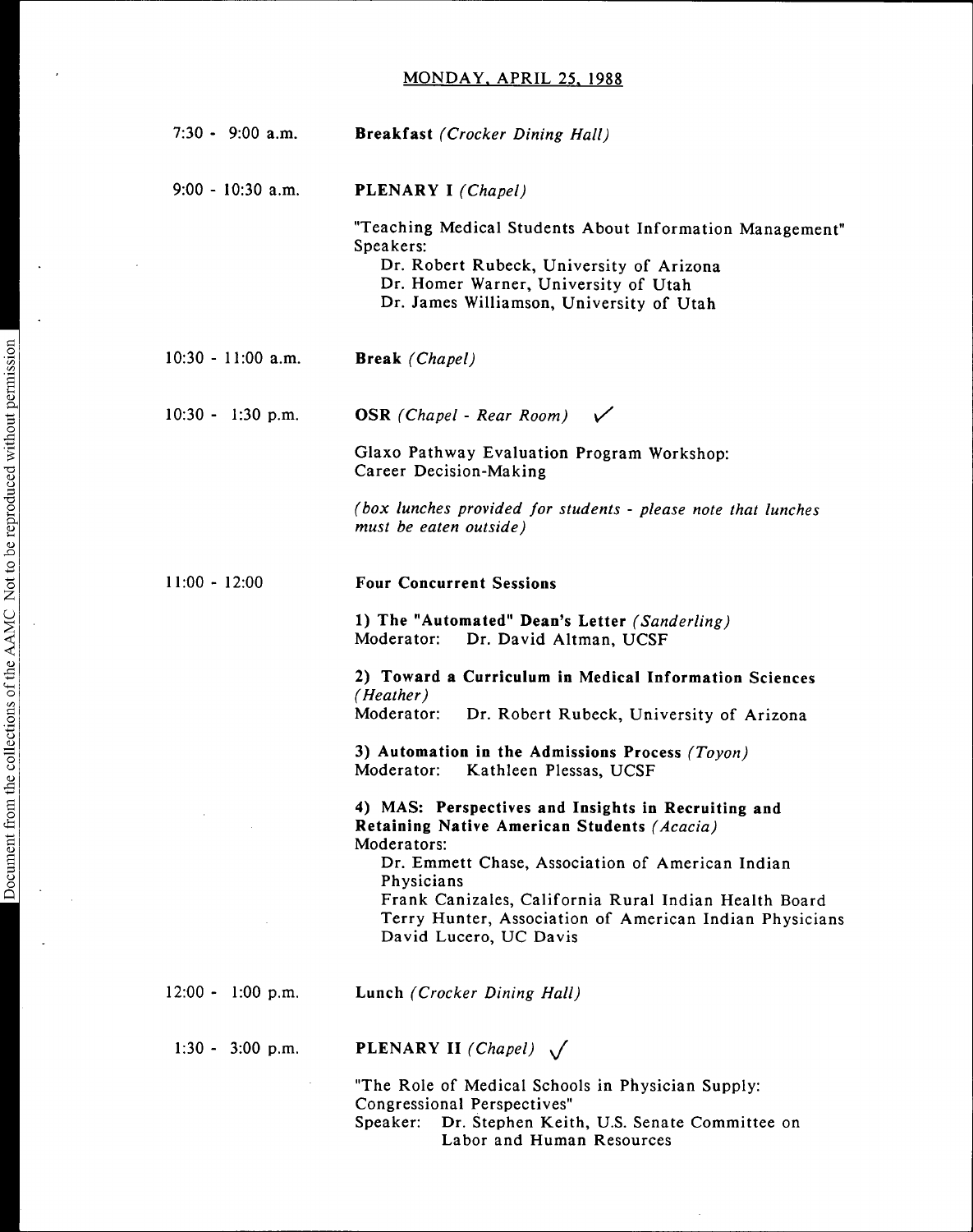# MONDAY, APRIL 25, 1988

 $\ddot{\phantom{a}}$ 

| $3:00 - 3:30$ p.m.  | Break (Chapel)                                                                                                                                                                                   |
|---------------------|--------------------------------------------------------------------------------------------------------------------------------------------------------------------------------------------------|
| $3:30 - 5:00$ p.m.  | MAS/OSR (Acacia) $\vee$                                                                                                                                                                          |
|                     | International Health Opportunities & Indian Health Service<br>Dr. David Sanchez, UCSF<br>Dr. Donald Heyneman, UCSF/UC Berkeley<br>Dr. Emmett Chase, Association of American Indian<br>Physicians |
| $3:30 - 5:00$ p.m.  | <b>GME</b> (Heather)                                                                                                                                                                             |
|                     | AAMC:GMED CONFERence Update<br>Dr. George Nowacek, University of Virginia<br>Dr. Clyde Tucker, University of Colorado                                                                            |
| $3:30 - 5:30$ p.m.  | WAAHP (Toyon)                                                                                                                                                                                    |
|                     | Building a Library for Pre-Meds and Their Advisors<br>Dr. David F. Steele, California State Polytechnic<br>University, Pomona                                                                    |
| $4:30 - 6:00$ p.m.  | GSA Business Meeting (Sanderling) $\sqrt{}$                                                                                                                                                      |
| 6:00 - 8:00 p.m.    | Barbecue (Barbecue Area)                                                                                                                                                                         |
| $8:00 -$            | GME Deans' Fireside Chat (Sanderling)                                                                                                                                                            |
| $8:00 -$            | GSA Admissions Officers' Fireside Chat (Toyon)                                                                                                                                                   |
| $8:00 -$            | MAS/OSR/NAMME Fireside Chat (Acacia)                                                                                                                                                             |
| $8:30 - 10:30$ p.m. | Glaxo Pathway Evaluation Program: Hospitality Suite<br>(Heather)                                                                                                                                 |

 $\bar{\beta}$ 

 $\bar{\mathcal{A}}$ 

 $\ddot{\phantom{a}}$ 

 $\hat{\mathcal{A}}$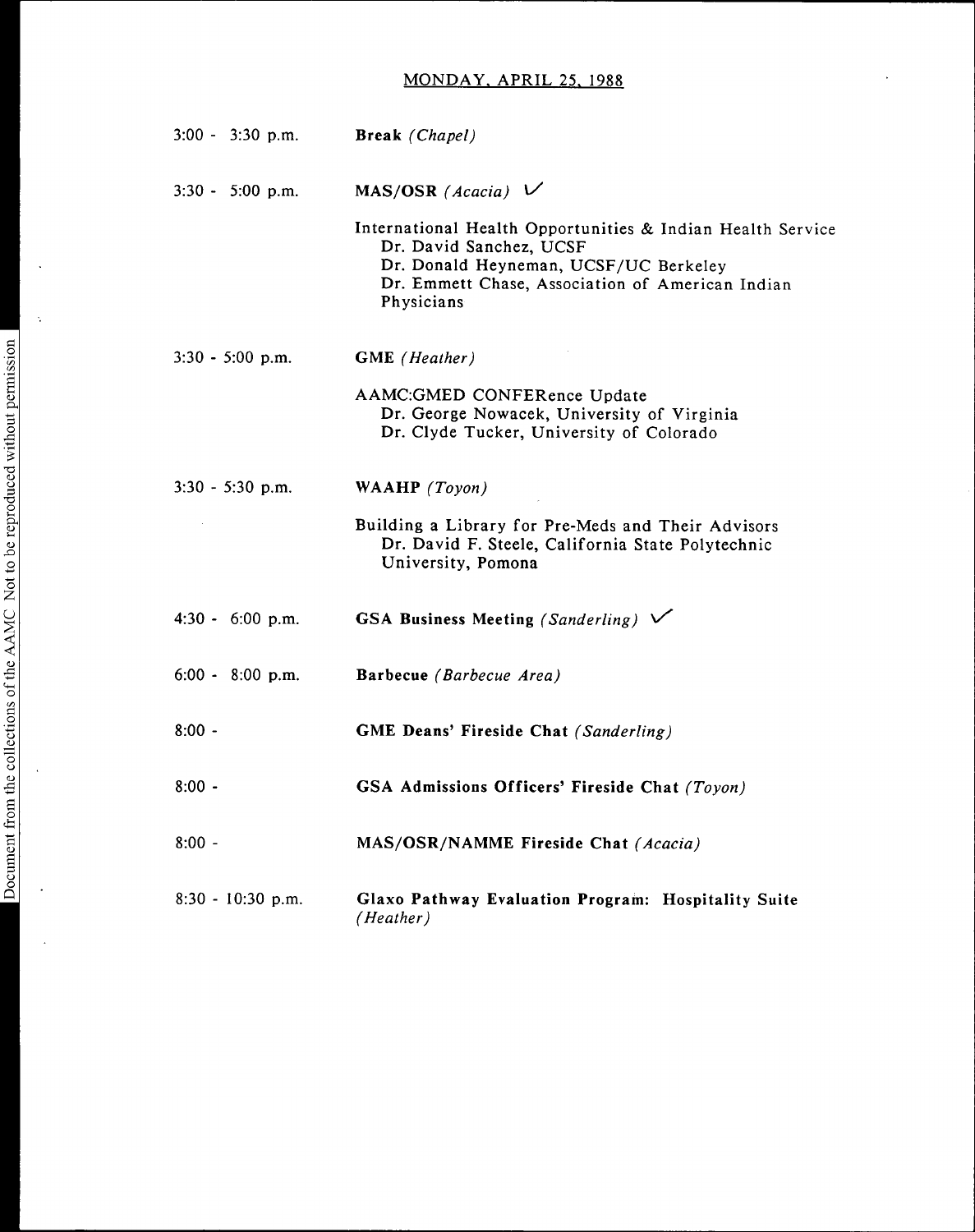| $7:30 - 9:00$ a.m.   | <b>Breakfast</b> ( <i>Crocker Dining Hall</i> )                                                                                                                                                                                                                                                      |
|----------------------|------------------------------------------------------------------------------------------------------------------------------------------------------------------------------------------------------------------------------------------------------------------------------------------------------|
| $9:00 - 10:30$ a.m.  | PLENARY III (Chapel)                                                                                                                                                                                                                                                                                 |
|                      | "Medical Student Well-Being Programs"<br>Speakers:                                                                                                                                                                                                                                                   |
|                      | Dr. Marcia Daniels, UCLA                                                                                                                                                                                                                                                                             |
| $\bullet$            | Dr. Ronald Franks, University of Colorado                                                                                                                                                                                                                                                            |
|                      | Dr. Gray Norquist, UCLA                                                                                                                                                                                                                                                                              |
|                      | Dr. Tracy Veach, University of Nevada                                                                                                                                                                                                                                                                |
| $10:30 - 11:00$ a.m. | Break (Chapel)                                                                                                                                                                                                                                                                                       |
| $11:00 - noon$       | <b>Three Concurrent Sessions</b>                                                                                                                                                                                                                                                                     |
|                      | 1) The Impaired Student: Diagnosis and Treatment (Chapel)                                                                                                                                                                                                                                            |
|                      | Moderators:<br>Dr. Marcia Daniels, UCLA                                                                                                                                                                                                                                                              |
|                      | Dr. Gray Norquist, UCLA                                                                                                                                                                                                                                                                              |
|                      | 2) Faculty Development vs. "Course Development"<br>How to Work with Students and Faculty to Improve                                                                                                                                                                                                  |
|                      | Curriculum (Heather)                                                                                                                                                                                                                                                                                 |
|                      | Moderators:                                                                                                                                                                                                                                                                                          |
|                      | Dr. Scott Obenshain, University of New Mexico<br>Donna Baker, University of New Mexico                                                                                                                                                                                                               |
|                      | 3) Change Effectiveness: The Role of Students (Sanderling)<br>Moderators:                                                                                                                                                                                                                            |
|                      | Dr. Martin Pops, UCLA                                                                                                                                                                                                                                                                                |
|                      | Dr. Vickie Darrow, UC Irvine                                                                                                                                                                                                                                                                         |
|                      | David Zucker, Stanford                                                                                                                                                                                                                                                                               |
|                      | WAAHP: Update on the National Meeting (Toyon)                                                                                                                                                                                                                                                        |
|                      | Dr. Anthony Smulders, Loyola-Marymount University                                                                                                                                                                                                                                                    |
|                      | * WAAHP: Please note that no business meeting will be conducted at Asilomar.<br>This took place at the eighth annual meeting of the National Association of<br>Advisors for the Health Professions in Washington, D.C., April 21-24. For<br>information, call Julian M. Frankenberg, (217) 344-6013. |
| $12:00 - 1:00$ p.m.  | Lunch (Crocker Dining Hall)                                                                                                                                                                                                                                                                          |
|                      |                                                                                                                                                                                                                                                                                                      |

╱

1:00 - 2:30 p.m. GSA (Acacia)

National Resident Matching Program Report Carrie Southern, NRMP

 $\ddot{\phantom{a}}$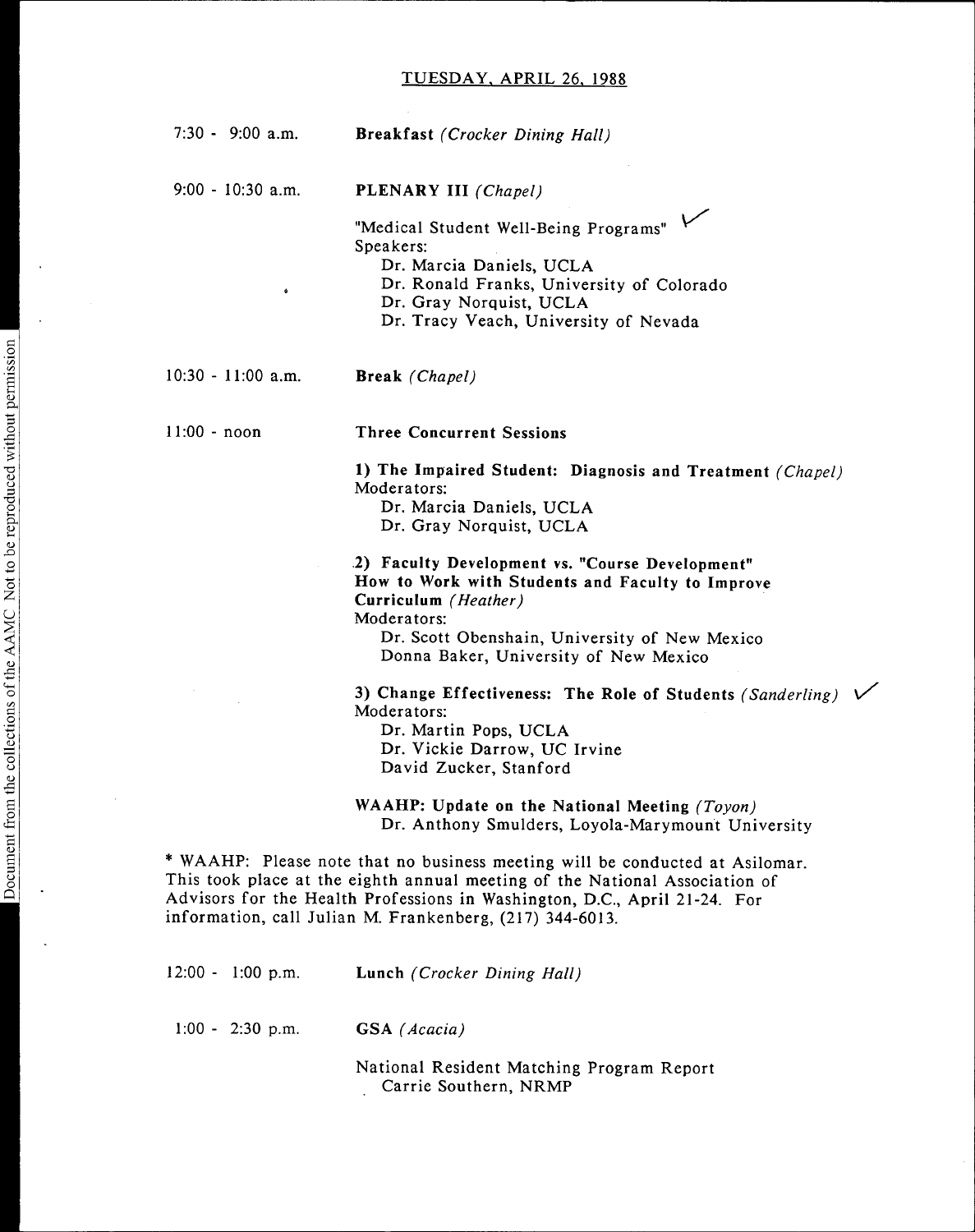1:00 - 2:30 p.m. WAAHP (Chapel - Fireplace Room)

Admissions Officers & Pre-Health Professions Advisors Meeting Dr. Peter Van Houten, UC Berkeley

GME (Sanderling)

Clinical Competency Examinations/ Assessment of Clinical Skills Dr. Stephen Abrahamson, USC

OSR (Heather)

Computers/CONFER: Education Packages Dr. J. Michael McCoy, UCLA

#### MAS (Toyon)

National Boards and Minority Student Performance: Study Review Methods Panelists: Margie Beltran, UC Davis David A. Hacker, UC Irvine Dr. Michael O'Donnell, University of New Mexico Dr. Zenaido Camacho, Baylor

Financial Aid Officers Meeting (Chapel - Sun Room) Panelists: Nancy Kull, UCSF Teddie Milner, UCLA Dr. Robert Beran, AAMC

2:30 - 3:00 p.m. Break (Chapel)

3:00 - 4:30 p.m. WAAHP: Advisor Reports (Toyon)

Moderator: Dr. Judith Simpson, UC Davis<br>
Physical Therapy: Dr. Peter Van Houte Physical Therapy: Dr. Peter Van Houten, UC Berkeley<br>Osteopathic Medicine: Dr. David Steele, California State Dr. David Steele, California State Polytechnic University, Pomona Dentistry: Verity Powell, Stanford Nursing: Dr. Candelaria Davidson, UC Davis<br>
Medicine: Dr. Anthony Smulders, Loyola-Dr. Anthony Smulders, Loyola-Marymount University

Veterinary Medicine, Podiatry & Optometry: Dr. Judith Simpson, UC Davis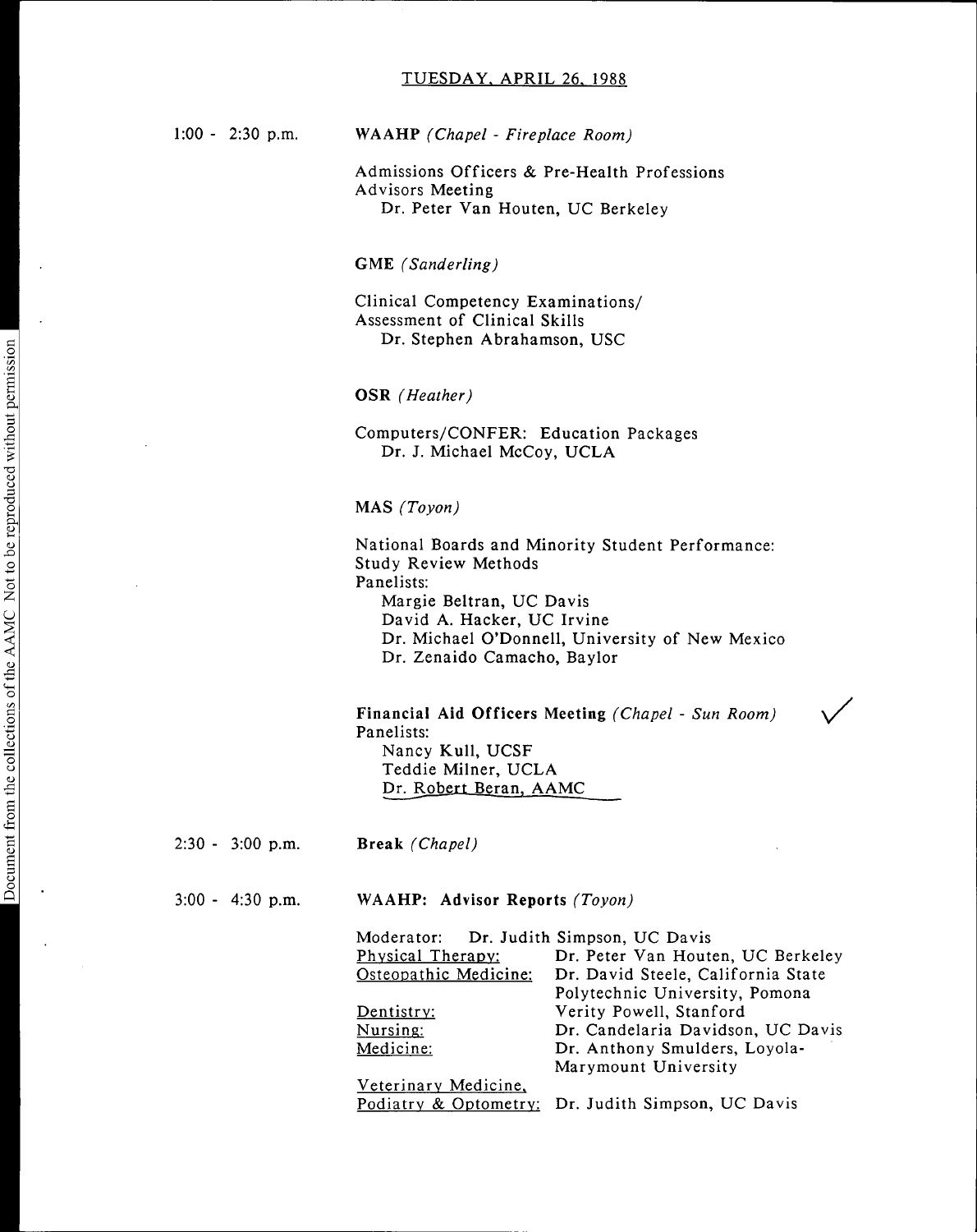| $3:00 - 4:30 \text{ p.m.}$ | <b>OSR</b> (Heather)                                                                                                                                        |
|----------------------------|-------------------------------------------------------------------------------------------------------------------------------------------------------------|
|                            | Issues in Change Effectiveness & Communication: V<br>Student Workshop<br>Cynthia Carlson, University of Washington                                          |
| $3:00 - 5:00$ p.m.         | GSA (Chapel)                                                                                                                                                |
|                            | Handling Negative Information in the Dean's Letter: Round 2<br>Dr. Martin Pops, UCLA<br>Dr. Eric Wahrenbrock, UCSD                                          |
|                            | <b>GME</b> (Sanderling)                                                                                                                                     |
|                            | Research Planning Meeting:<br>Assessing Outcomes of Medical Education<br>Dr. Craig Scott, University of Washington<br>Dr. Tracy Veach, University of Nevada |
|                            | MAS (Acacia)                                                                                                                                                |
|                            | Minority Faculty: An Endangered Species<br>Dr. John Watson, UCSF                                                                                            |
|                            | An Achievement Model for Minority Students<br>Dr. Mindy Fullilove, UCSF                                                                                     |
| $4:30 - 5:30$ p.m.         | <b>GSA/GME</b> (Heather)                                                                                                                                    |
|                            | Student Affairs/Academic Affairs Administrators:<br>Computer Applications in Student Affairs Offices<br>Evie Meier, UCLA                                    |
| $4:30 - 6:00$ p.m.         | ╭<br><b>OSR Business Meeting (Toyon)</b>                                                                                                                    |
| $5:00 - 6:00 p.m.$         | <b>GME Business Meeting (Sanderling)</b>                                                                                                                    |
| $5:00 - 6:00 p.m.$         | <b>MAS Business Meeting (Acacia)</b>                                                                                                                        |
| $6:00 - 7:00$ p.m.         | Dinner (Crocker Dining Hall)<br>OSR: Dinner with Deans                                                                                                      |
| $7:00 -$                   | Trip to the Monterey Aquarium<br>Buses depart front of Administration Building at 7:15 p.m.                                                                 |
|                            | (pre-registration required)                                                                                                                                 |

 $\sim$ 

 $\ddot{\phantom{a}}$ 

 $\ddot{\phantom{a}}$ 

 $\bar{\mathcal{A}}$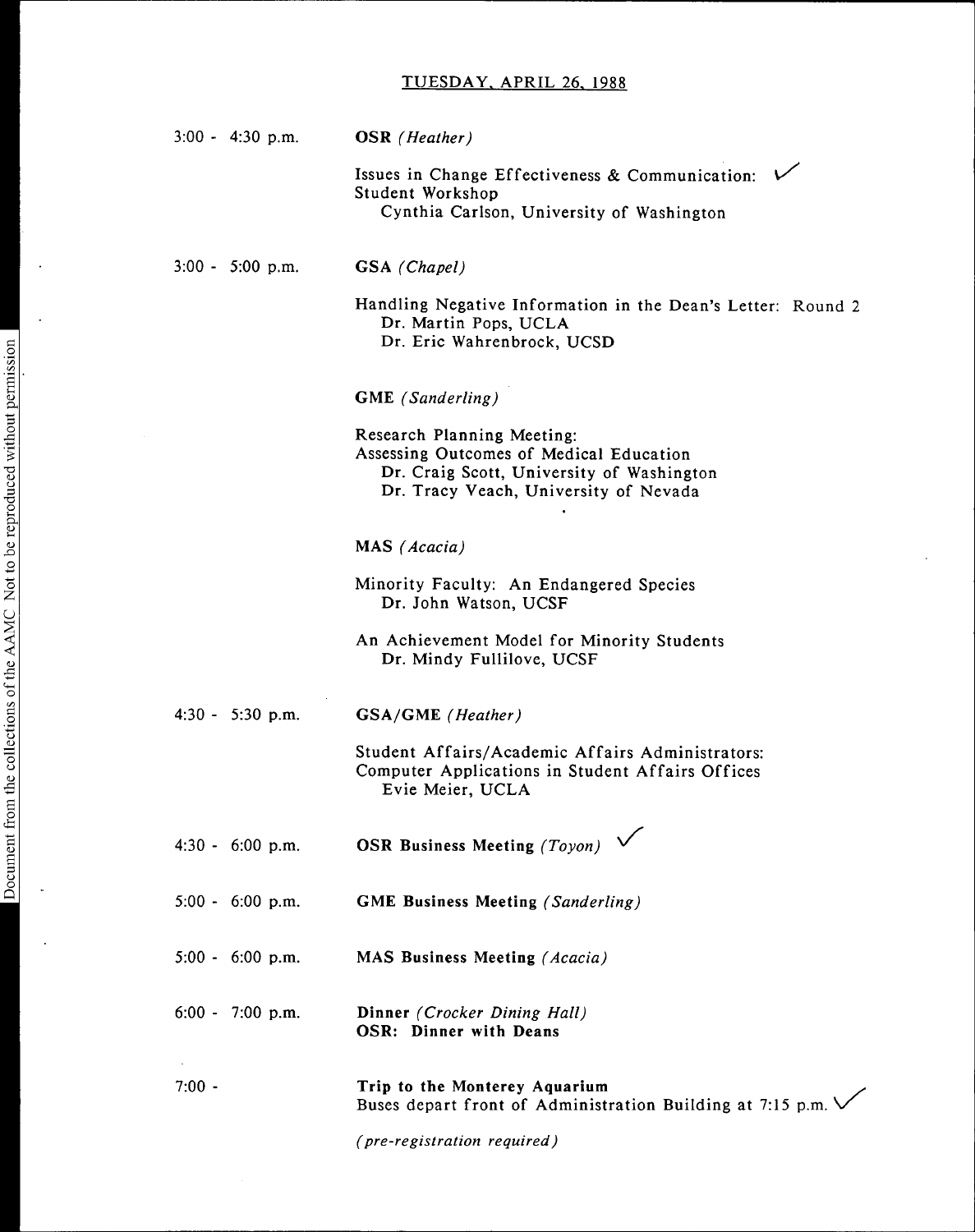# WEDNESDAY, APRIL 27, 1988

| $7:30 - 9:00$ a.m.   | <b>Breakfast</b> (Crocker Dining Hall)                                                                                                                                            |
|----------------------|-----------------------------------------------------------------------------------------------------------------------------------------------------------------------------------|
| $9:00 - 10:30$ a.m.  | PLENARY IV (Chapel)                                                                                                                                                               |
|                      | "AIDS and Medical Education"<br>Speakers:<br>Dr. Sandra Hernandez, UCSF<br>Dr. Robert Jones, AAMC<br>Dr. Eric Archibeque, UCSF<br>Jennifer Hastings, UCSF<br>Charyl LeBlanc, UCSF |
| $10:30 - 11:00$ a.m. | <b>Break</b> ( <i>Chapel</i> )                                                                                                                                                    |
| $11:00 - noon$       | Wrap-Up (Chapel)                                                                                                                                                                  |
| 12:00 -              | Lunch (Crocker Dining Hall)                                                                                                                                                       |

Please note that although check-out time is at noon, lunch is included in the conference fee.

 $\overline{a}$ 

 $\bar{z}$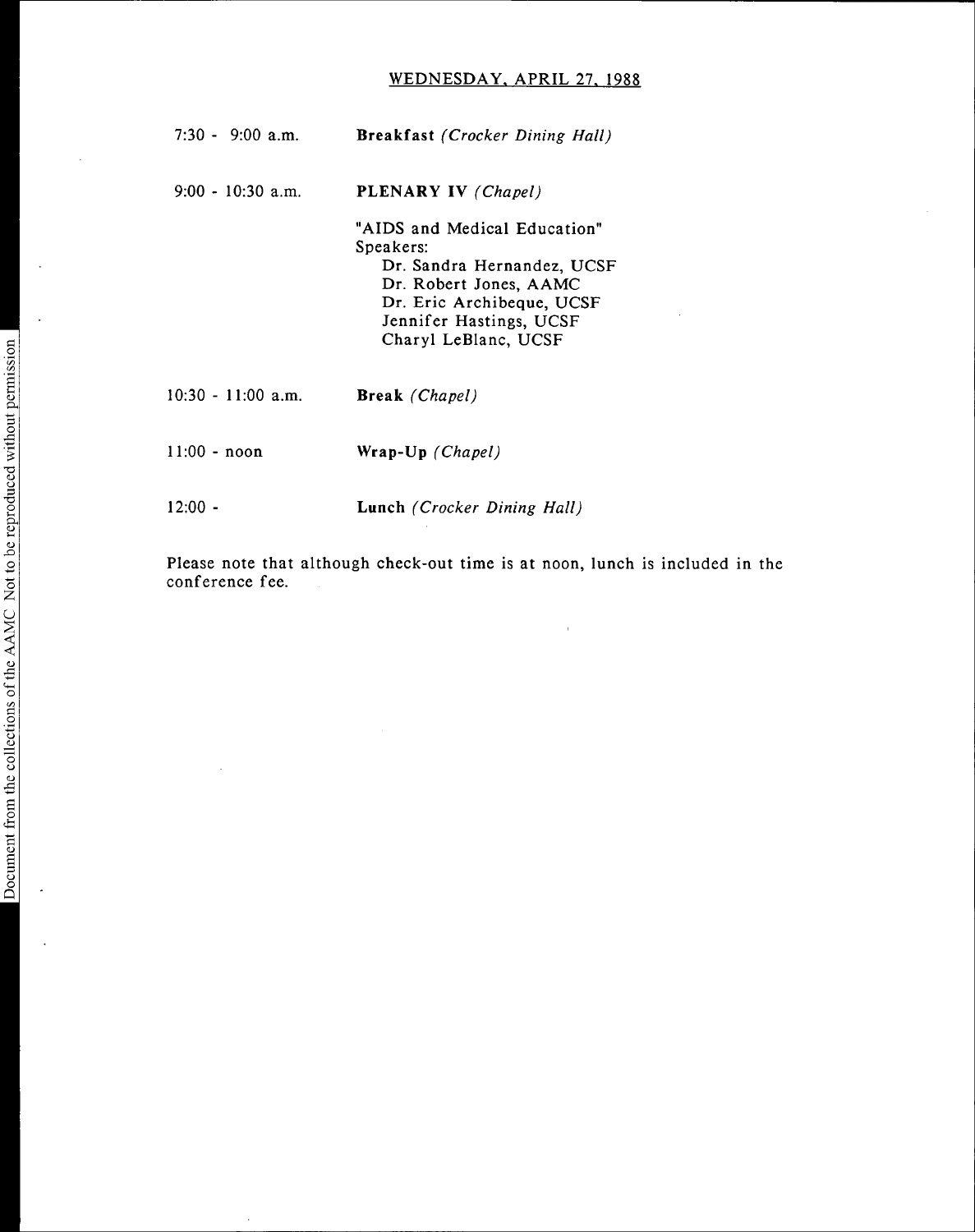Document from the collections of the AAMC Not to be reproduced without permission Document from the collections of the AAMC Not to be reproduced without permission

Paul Chung Loma Linda Univ Ronald L. Evans Cal State Fresno Fresno, CA WAAHP Shirley Fahey Univ of Arizona Tucson, AZ

Stephen Abrahamson USC School of Medicine Los Angeles, CA GME David Altman UCSF San Francisco, CA GME M. Brownell Anderson AAMC Washington, DC GME Univ of New Mexico Frank Canizales CRIHB/HCAP Sacramento, CA<br>Cynthia Carlson Univ of Washington Seattle, WA Emmett Chase **Amer Indain Free Clinic** Univ of Oregon Portland, OR

Tadios Amare UCD School of Medicine Davis, CA OSR Sharon Amon UCD School of Medicine Davis, CA OSR Donna Baker Univ of New Mexico Albuquerque, NM GME Rachea L. Baker UCI Medical Center Orange, CA GSA naches et baldochi de contradication de contradice.<br>Terri Baldocchi UCSF San Francisco, CA GSA Karen Bass USC Los Angeles, CA WAAHP John S. Baumber Univ of Calgary Calgary, Alberta, CANADA ONE Ann Beech UCLA School of Dentistry Los Angeles, CA WAAHP Margie Beltran UCD School of Medicine Davis, CA GSA-MAS nargie Bereram Boot School of Heaterne Barris, and Mashington, DC GSA<br>Robert L. Beran AAMC Washington, DC GSA David Bigelow Kaplan Education Center San Diego, CA WAAHP Ronald S. Blumenthal Kaplan Educational Ctr Encino, CA WAAHP Diane Boughton USC School of Medicine Los Angeles, CA ONE Kathryn E. Brian Univ of Colorado Boulder, CO WAAHP Carl Broderick U S c Los Angeles, CA WAAHP Allison Brown U C Irvine Irvine, CA OSR Patricia R. Brown USC School of Pharmacy Los Angeles, CA GSA R. James Brown Univ of of San Francisco San Francisco, CA WAAHP Lyn Buchanan Registrar Mineola, TX XXXXX D. Peter Burrows USC Los Angeles, CA WAAHP Zenaido Camacho Baylor College/Medicine Houston, TX GSA-MAS Univ of Washington Seattle, WA COSR OSR Tim Caudill Univ of Nevada-Reno Reno, NV OSR Scott Christensen UCD School of Medicine Davis, CA OSR Gretchen C. Chumley AAMC Washington, DC GSA Rosejoanne Cirincione UC Santa Cruz Santa Cruz, CA WAAHP Yukiko Clark UCD School of Medicine Davis, CA GSA Dagmar Copenhaver Univ of Nevada Reno, NV GSA James Couperus Loma Linda Univ Loma Linda, CA ONE Linda Critchlow Univ of Puget Sound Tacoma, WA WAAHP Patricia Cross Stanford Univ Stanford, CA GSA Gail Currie UCD School of Medicine Davis, CA '. GSA-MAS Marcia L. Daniels CCLA School of Med Los Angeles, CA GSA narchales Bannelson Court Counter Counter Los Angeles, CA WAAHP<br>Clark Danielson USC Los Angeles, CA WAAHP Vicki Darrow U C Irvine Newport Beach, CA OSR Candel aria Davidson UCD Davis, CA WAAHP Stewart E. Ensign Westmont College Santa Barbara, CA WAAHP Gerald Escovitz GME

NAME GROUP AFFILIATION CITY/STATE GROUP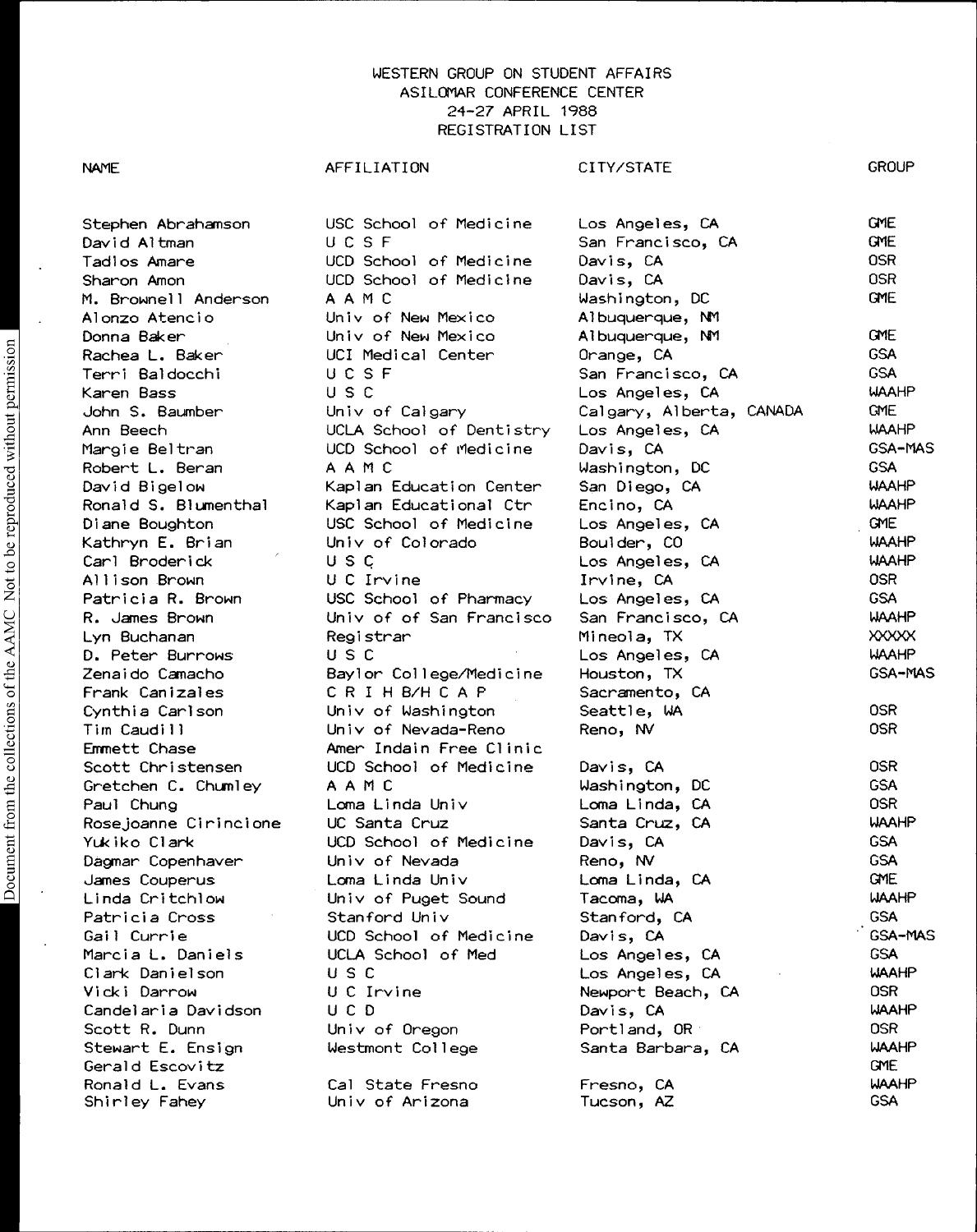#### NAME

#### AFFILIATION

Clark College

# CITY/STATE

Vancouver, WA

**GROUP** 

WAAHP

Eleanor Femling Kathryn Fink Lawrence A. Fisher Albert Flores Ronald D. Franks David Fromson Michelle Hegstad

UCLA School of Medicine Univ of Calgary Cal State Fullerton Univ of Colorado Cal State Fullerton Mindy Fullilove UCSF San Francisco, CA Loma Linda Univ Loma Linda, CA Sandra Hernandez San Francisco Genl Hosp San Francisco, CA Donald Heyneman U C Berkeley Berkeley, CA Thurman G. Holder, II Oregon State Univ Corvallis, OR Kenneth Ibsen U C Irvine Irvine, CA Chris C. Jensen UCD School of Medicine Davis, CA OSR Robert Jones AAMC Washington, DC Stephen Keith Senate Committee Washington, DC

Los Angeles, CA Calgary, Alberta, CANADA Fullerton, CA Denver, CO Fullerton, CA GSA GME WAAHP GME WAAHP Eugene N. Garcia CSU Dominguez Hills Carson, CA WAAHP Ronald Garcia Stanford Univ Palo Alto, CA GSA-MAS Tim L. Gard Ore Health Science Univ Beaverton, OR OSR Barbara Gastel UCSF San Francisco, CA GME Judith L. Gibson Colorado College Colorado Springs, CO WAAHP Martha J. Gilleland Cal State Bakersfield Bakersfield, CA WAAHP rand and the controller of the controller of the controller of the controller of the controller of the controller of the controller of the controller of the controller of the controller of the controller of the controller Andrew Goldner Univ of Arizona Tucson, AZ GSA David Goldstein U C Irvine Irvine, CA OSR David A. Goldstein USC School of Medicine Los Angeles, CA GME Jeanette Golles-Damazo Loma Linda Univ Loma Linda, CA GSA Pricilla Gonzalez HPCOP Sacramento, CA GSA-MAS Frances Grew USC School of Medicine Los Angeles, CA GSA David A. Hacker UCI College of Medicine Irvine, CA GSA Elinor D. Haffke LA Pierce College Woodland Hills, CA WAAHP Darrell W. Harrington UCLA School of Medicine Carson, CA **CALL COSR** Part of the fight figure of the send of the context of the send of the send of the send of the context of the c<br>Robert Haynes A A M C Washington, DC GSA Ashleigh Head University of Washington Seattle, WA OSR Kathy Healy UCSF San Francisco, CA GSA Jeff Henderson UCSD La Jolla, CA OSR Maria Hicks Univ of Washington Seattle, WA GSA Betty Hinman UCD School of Medicine Davis, CA GSA Colorado Springs, CO WAAHP Dale Holdren Univ of Washington Seattle, WA OSR William Hooker Loma Linda Univ. Loma Linda, CA GSA Agnes Huang U C Davis Davis, CA OSR Terry Hunter Amer Indian Physicians Oklahoma City, OK GSA-MAS Norma Hymas U C Irvine Irvine, CA OSR Manuel A. Idrogo Univ of Washington Seattle, WA COSR Lelhani Jennings UCSF School of Medicine San Francisco, CA GSA Ralph C. Jung USC School of Medicine Los Angeles, CA GSA Patrick J. Kearns Sta Clara Valley Med Ctr San Jose, CA GME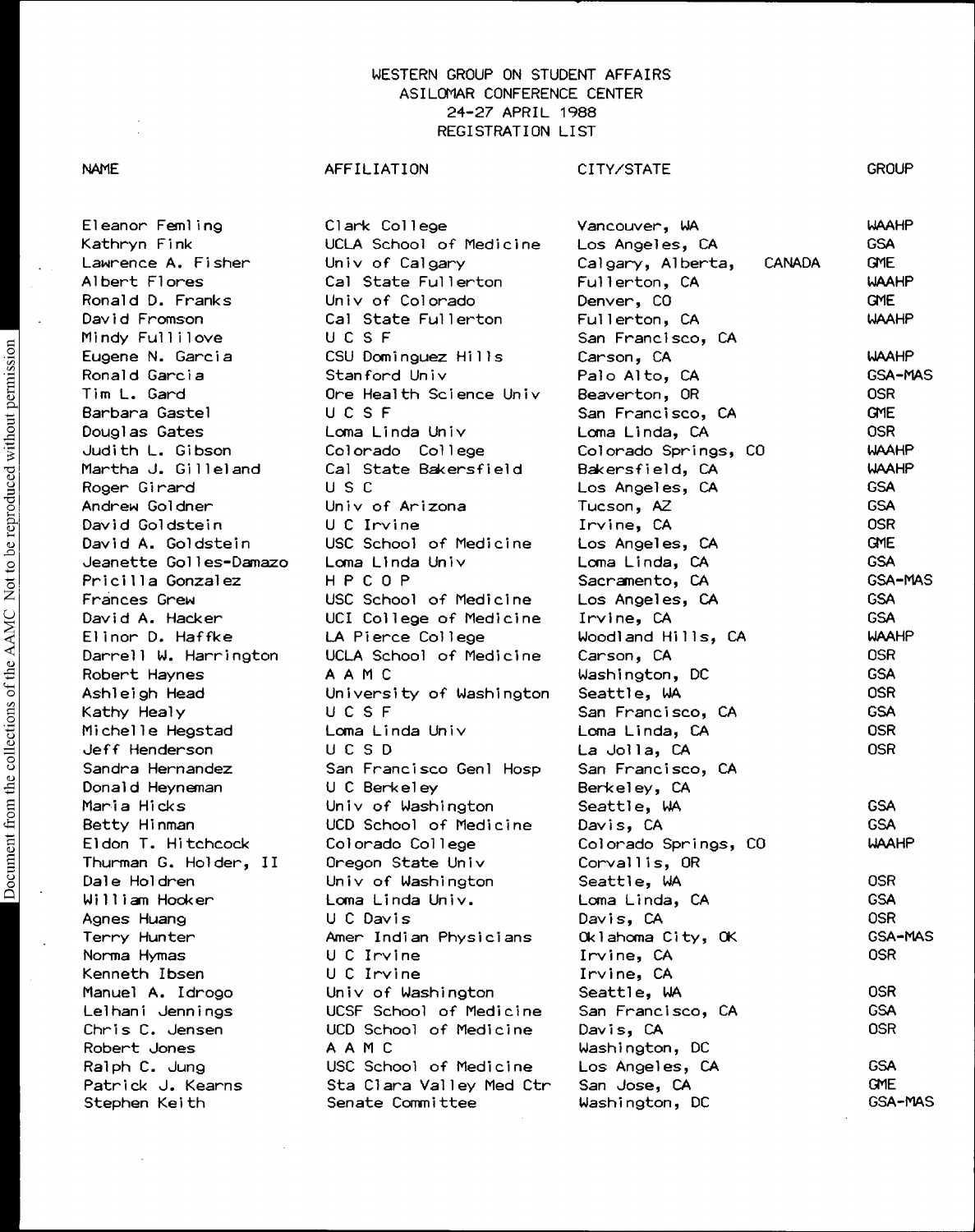Larry Kelly Frank W. Kittinger Diane Klepper Judy Koenig Kris Kratzert Hiroshi Kuida Nancy Kull Leonard Kurian Joel H. Lanphear Lisa I. Leiden Ernest L. Lewis Linda Lewis Maria Lofftus Ronnie London David Lucero Wendy L. Luke Univ of Nevada-Reno U A College/Chiropratic Univ of New Mexico AAMC Sackler School/Medicine Univ of Utah <sup>U</sup> CSF Loma Linda Univ Univ Nevada-Reno Univ of Nevada UCD School of Medicine USC School of Medicine UCSD School of Medicine U C B <sup>U</sup> CD AAMC Reno, NV Whittier, CA Albuquerque, NM Washington, DC New York, NY Los Angeles, CA Reno, NV Reno, NV Davis, CA Los Angeles, CA La Jolla, CA Berkeley, CA Davis, CA Washington, DC

Roy H. Maffly Marcelle Mahan William Mariano Jay Mattheis Jerry R. May Win May Mary Ann McAteer J. Michael McCoy Gerald M. McDougall Rod C. McKenzie Eric Mebane Evie Meier Fernando Mendoza Raymond W. Midgett William L. Millard Michael J. Miller Teddie Milner C. Dean Mitchell Maureen Mitchell Jan Molina Paul Moore Gwen Morrison Sandra M. Mosteller Charlotte Myers Jack D. Myers Gwen S. Naguwa Jeffrey Nary William E. Nerlich Marilyn Nishiki Gray Norquist George Nowacek Michael J. O'Donnell

# AFFILIATION CITY/STATE Stanford Medical School Loma Linda Univ Sacramento City College Loma Linda Univ of Nevada USC School of Medicine UCLA School of Medicine UCLA School of Medicine Univ of Calgary Stanford, CA Loma Linda, CA Sacramento, CA Loma Linda, CA Reno, NV

U S C UCSD School of Medicine UCLA School of Medicine Stanford Childrens Hosp USC School of Medicine USC School of Medicine Ore Health Sciences Univ UCLA School of Medicine Cal State Fresno <sup>U</sup> CSF Oregon State Univ UCD School of Medicine Univ. of New Mexico USC School of Medicine UCLA School of Medicine Univ of Pittsburgh Univ of Hawaii, JABSOM Loma Linda Univ USC School of Medicine Univ of Hawaii JABSOM UCLA School of Medicine Univ of Va Med Center

Univ of New Mexico

| Reno, NV                 | <b>OSR</b>   |
|--------------------------|--------------|
| Whittier, CA             | WAAHP        |
| Albuquerque, NM          | <b>GSA</b>   |
| Washington, DC           | <b>GSA</b>   |
| New York, NY             | <b>WAAHP</b> |
| Salt Lake City, UT       | <b>GME</b>   |
| San Francisco, CA        | <b>GSA</b>   |
| Los Angeles, CA          | <b>OSR</b>   |
| Reno, NV                 |              |
| Reno, NV                 | <b>GME</b>   |
| Davis, CA                | GSA-MAS      |
| Los Angeles, CA          | <b>GSA</b>   |
| La Jolla, CA             | <b>GSA</b>   |
| Berkeley, CA             | <b>GSA</b>   |
| Davis, CA                | 0SR I        |
| Washington, DC           | <b>GME</b>   |
| Stanford, CA             | <b>GSA</b>   |
| Loma Linda, CA           | 0SR          |
| Sacramento, CA           | <b>WAAHP</b> |
| Loma Linda, CA           | <b>OSR</b>   |
| Reno, NV                 | <b>GSA</b>   |
| Los Angeles, CA          | <b>GME</b>   |
| Los Angeles, CA          | <b>GSA</b>   |
| Los Angeles, CA          |              |
|                          | <b>GME</b>   |
| Calgary, Alberta, CANADA | <b>WAAHP</b> |
| Los Angeles, CA          | <b>GSA</b>   |
| La Jolla, CA             | <b>GSA</b>   |
| Los Angeles, CA          | GSA-MAS      |
| Palo Alto, CA            | <b>GME</b>   |
| Los Angeles, CA          |              |
| Los Angeles, CA          | <b>GME</b>   |
| Portland, OR             | <b>GSA</b>   |
| Los Angeles, CA          | <b>GSA</b>   |
| Fresno, CA               | <b>WAAHP</b> |
| San Francisco, CA        | <b>GSA</b>   |
| Corvallis, OR            |              |
| Davis, CA                | GSA-MAS      |
| Albuquerque,<br>NМ       | <b>GSA</b>   |
| Los Angeles, CA          | GSA          |
| Los Angeles, CA          | GSA          |
| Pittsburgh, PA           |              |
| Honolulu, HI             | <b>GSA</b>   |
| Loma Linda, CA           | 0SR          |
| Los Angeles, CA          | <b>GSA</b>   |
| Honolulu, HI             | GSA-MAS      |
| Los Angeles,<br>-CA      | <b>GSA</b>   |
| Charlottesville, VA      | <b>GME</b>   |
| Albuquerque, NM          | GME          |

**GROUP** 

# NAME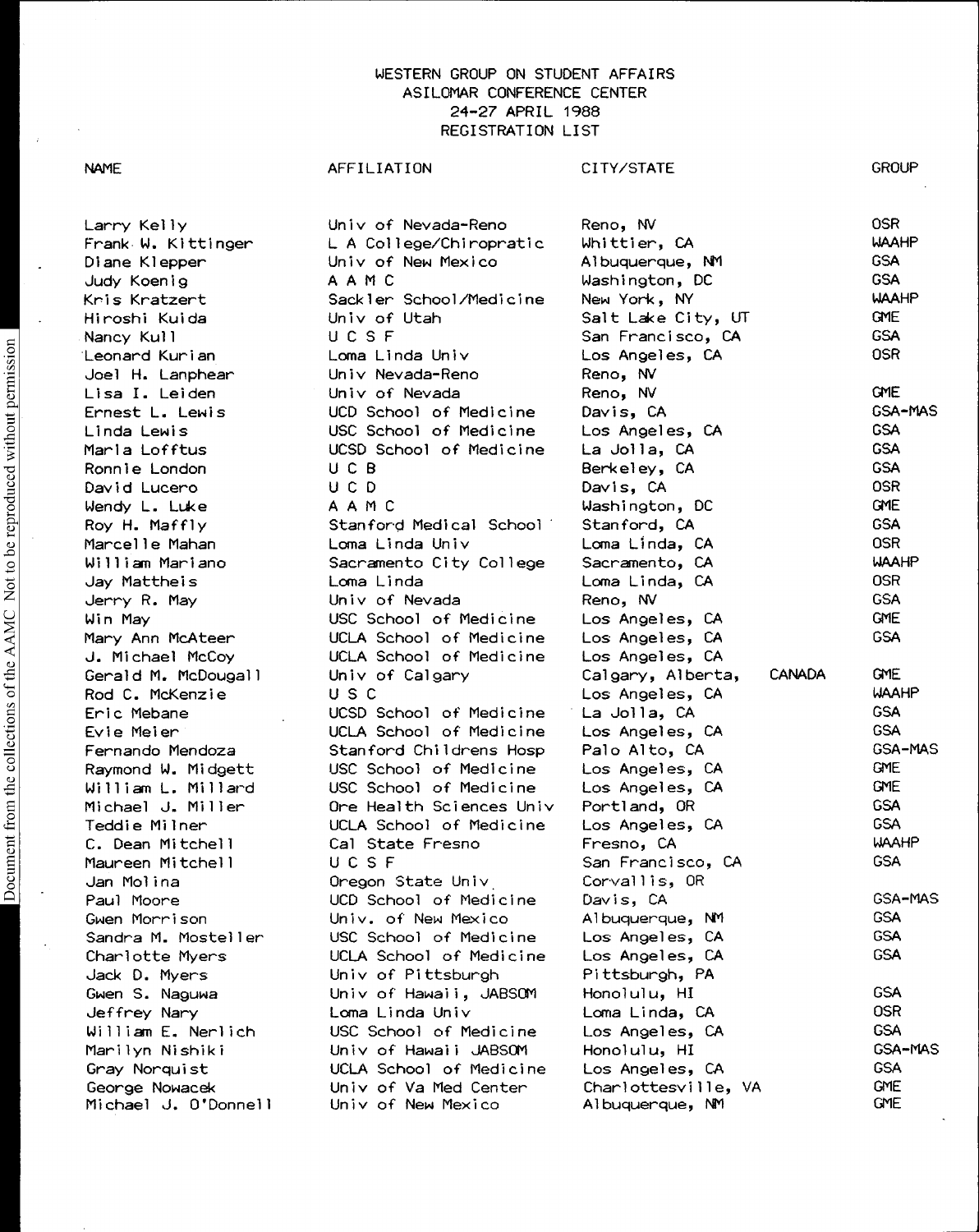CITY/STATE

Scott Obenshain D. Roberto Paez Elizabeth Parker Univ of New Mexico UCD School of Medicine UCI College of Medicine Albuquerque, NM Davis, CA Irvine, CA Leroy B. Pascal Loma Linda Univ Loma Linda, CA OSR Lendy B. Pascal Communications and Extractions of the Communications of the Communications of the CSA Nolan Penn UCSD Lucile Petersen Loma Linda Univ. Loma Linda, CA GSA Francisco Pineda Cal State Fresno Fresno, CA Kathie Plessas UCSF School of Medicine San Francisco, CA GSA-MAS Martin A. Pops UCLA School of Medicine Los Angeles, CA GSA nation in the repeat of the control of the control and the magnetic control of the control of the control of the<br>Dario Prieto AAMC Washington, DC GSA-MAS Nathaniel Pugh, Jr. Georgia Southern College Statesboro, GA GSA- MAS Irma Quintana Kaplan Educational Center San Diego, CA Richard R. Randlett AAMC Washington, DC GSA Cedars-Sinai Med Center Joe S. Reyes, Jr. UCLA School of Medicine Los Angeles, CA Steve Rodemeyer Cal State Fresno Fresno, CA WAAHP Charles B. Rose Univ of Nevada-Reno Reno, NV WAAHP Tom Rowland Univ of Puget Sound Tacoma, WA WAAHP Robert F. Rubeck Univ of Arizona Tucson, AZ GME Percy Russell UCSD School of Medicine La Jolla, CA GSA-MAS David Sanchez UCSF General Hospital San Francisco, CA GSA- MAS Susan Schmunk Univ of Washington Seattle, WA GSA Karen Schoen USC Los Angeles, CA WAAHP Robert A. Schooley Univ of San Francisco San Francisco, CA WAAHP Lola Schwartz Sackler School/Medicine New York, NY WAAHP Craig S. Scott Univ of Washington Seattle, WA GME Brenda Scribner Loma Linda Univ Loma Linda, CA Angela Sellers USC Los Angeles, CA Cassandra Shafer UCSF School of Medicine San Francisco, CA GSA Peter Shugarman USC Los Angeles, CA WAAHP Brenda Silverman UC San Diego La Jolla, CA GME Judith Simpson U C Davis Davis, CA WAAHP Alice Faye Singleton Drew Univ Los Angeles, CA GSA-MAS

AFFILIATION

John Stacy **Canadian CCD** School of Medicine Davis, CA Griff Steiner Univ of Nevada-Reno Reno, NV

Joaquin Taitano

Earl H. Smith Stanford Univ Stanford, CA GSA Anthony Smulders Loyola Marymount Univ Los Angeles, CA Jerry Soliz Univ of Co Health Sci Ctr Denver, CO GSA-MAS Carrie Southern Natl Resident Match Prog Evanston, IL GSA Charles Spooner UCSD School of Medicine La Jolla, CA GSA David F. Steele Cal Poly Pomona Pomona, CA WAAHP John Steward Stanford Medical School Stanford, CA GSA Gordon E. Stone Univ of Denver Denver, CO WAAHP Marliss Strange University of Oregon Eugene, OR WAAH<br>Michael Stuntz Univ of Ariz Tucson, AZ OSR Michael Stuntz Univ of Ariz Tucson, AZ OSR

Sharlene Sweetow Univ of Arizona Tucson, AZ GSA

**GROUP** 

GME GSA-MAS GSA-MAS

Document from the collections of the AAMC Not to be reproduced without permission Document from the collections of the AAMC Not to be reproduced without permission

NAME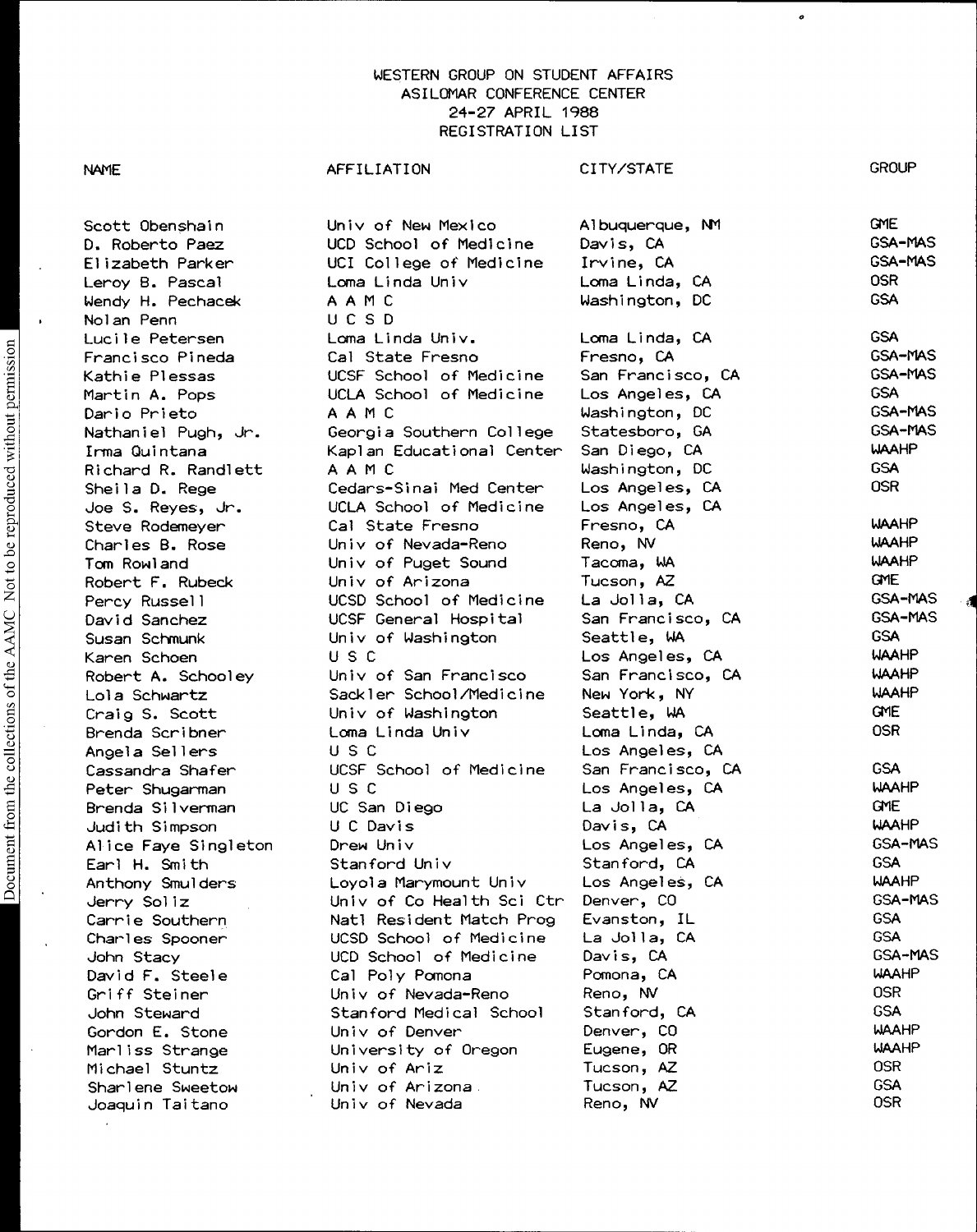# Clyde Tucker Univ of Colorado Denver, CO GME Cynthia G. Tudor AAMC Washington, DC GSA Penelope J. Utley Peter S. Van Houten U C Berkeley Berkeley, CA WAAHP Univ of Nev, School/Med Reno, NV Pamela B. Wagman UCSF San Francisco, CA GSA UCSD School of Medicine Dorothy L. Walker UCD School of Medicine Davis, CA GSA Marcia Warner Sackler School/Medicine New York, NY GSA John Watson UCSF San Francisco, CA<br>Colleen Weckerly USC School of Medicine Los Angeles, CA USC School of Medicine Los Angeles, CA GME<br>Coma Linda Univ Loma Linda, CA GSA Leonard S. Werner Loma Linda Univ Loma Linda, CA Jaques B. Williams Charles Drew Los Angeles, CA GME

David Zucker Stanford Univ Palo Alto, CA OSR

Irvine, CA WAAHP<br>Seattle, WA GSA GSA

UCI-CCM

John Yergan Univ of Washington Seattle, WA

NAME GROUP AFFILIATION CITY/STATE GROUP

Burt Winer